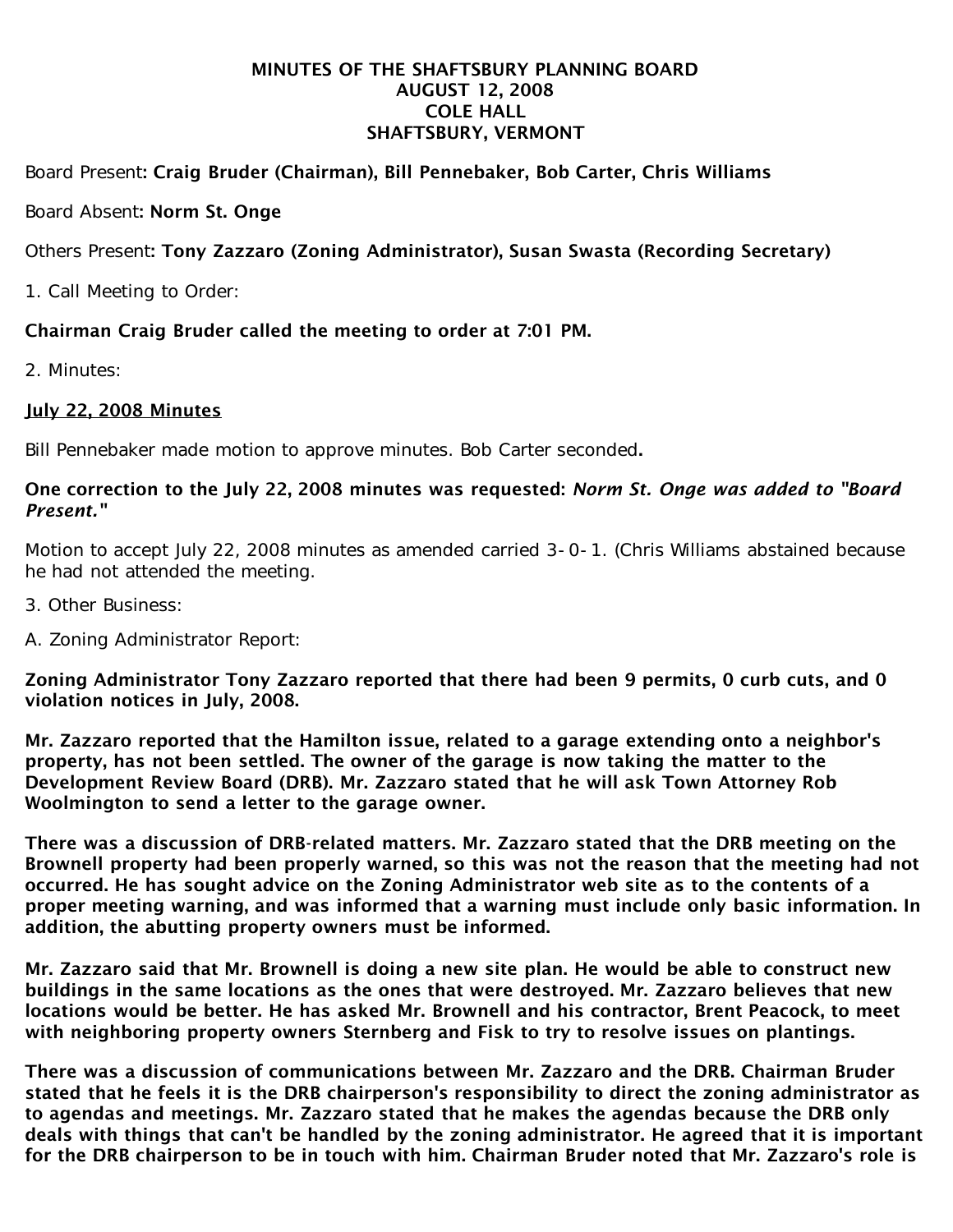administrative, not managerial, so the DRB chairperson should make the final decision as to what is on the agenda.

Mr. Pennebaker stated that there needs to be a way to inform applicants if a scheduled meeting won't take place. Mr. Zazzaro noted that this was not what happened with the Brownell meeting. The applicant was to inform Mr. Zazzaro if he was prepared for a meeting, and did not do so.

Chairman Bruder agreed that this was an unusual circumstance, but noted overall communication concerns. He asked Mr. Zazzaro to communicate with DRB chairperson Phylis Porio about this, and suggested that they agree to email one another at least each week to stay on top of things. Chairman Bruder does not want the Planning Commission to be in the middle.

Chairman Bruder asked Mr. Zazzaro if he had found out anything on the Town Compact. Mr. Zazzaro replied that he had not been able to get in touch with anyone to ask, but will contact David Mance when he returns on Monday.

Planning Commission members agreed that an assistant zoning administrator position, discussed at the last meeting, is not necessary.

4. New Business:

Chairman Bruder distributed a Planning Commission timeline for discussion. He said he had<br>talked with Jim Sullivan of the Bennington County Regional Commission (BCRC) about planning grants and the Town Plan<br>revision. Mr. Sullivan will be happy to assist in any way with the Town Plan, and to come in and meet with them. Mr. Sullivan gave<br>Chairman Bruder a copy of the North Bennington Town Plan revision.

There was discussion of the time constraints involved in getting a planning grant. Chairman<br>Bruder stated that BCRC will help even without the planning grant, should it not be available in time. Chris Williams said that a revision of<br>the chapter on Shaftsbury statistics would be a good place for BCRC to start. The Planning Commission can do all they rest<br>if they have to. Mr. Williams recommended that the BCRC be sent an electronic copy of the revised zoning bylaw and a paper<br>copy of the gravel pit study.

Chairman Bruder said he will get a copy of the draft of the Town Plan revision to Mr. Sullivan as<br>soon as possible. Commission members agreed that they should not schedule public meetings until the rough draft is revised.<br>Chairman Bruder will email Mr. St. Onge, who is working on the revision, to see if it can be ready for the next meeting, in two weeks.<br>They will then start inviting people in to comment.

Mr. Williams recommended starting with groups that have a broad overview of Town matters -- the<br>Select Board, DRB, and Economic Development Committee (EDC). They should be sent a draft and executive summary and asked for<br>input. These groups could be invited to the September 23 meeting. Mr. Williams said he will gather maps and look at Town<br>center land. Planning Commission members agreed to set up a time to walk around the Town center.

After the Select Board, DRB, and EDC, other groups would be invited to comment. Chairman Bruder<br>suggested seeking input from